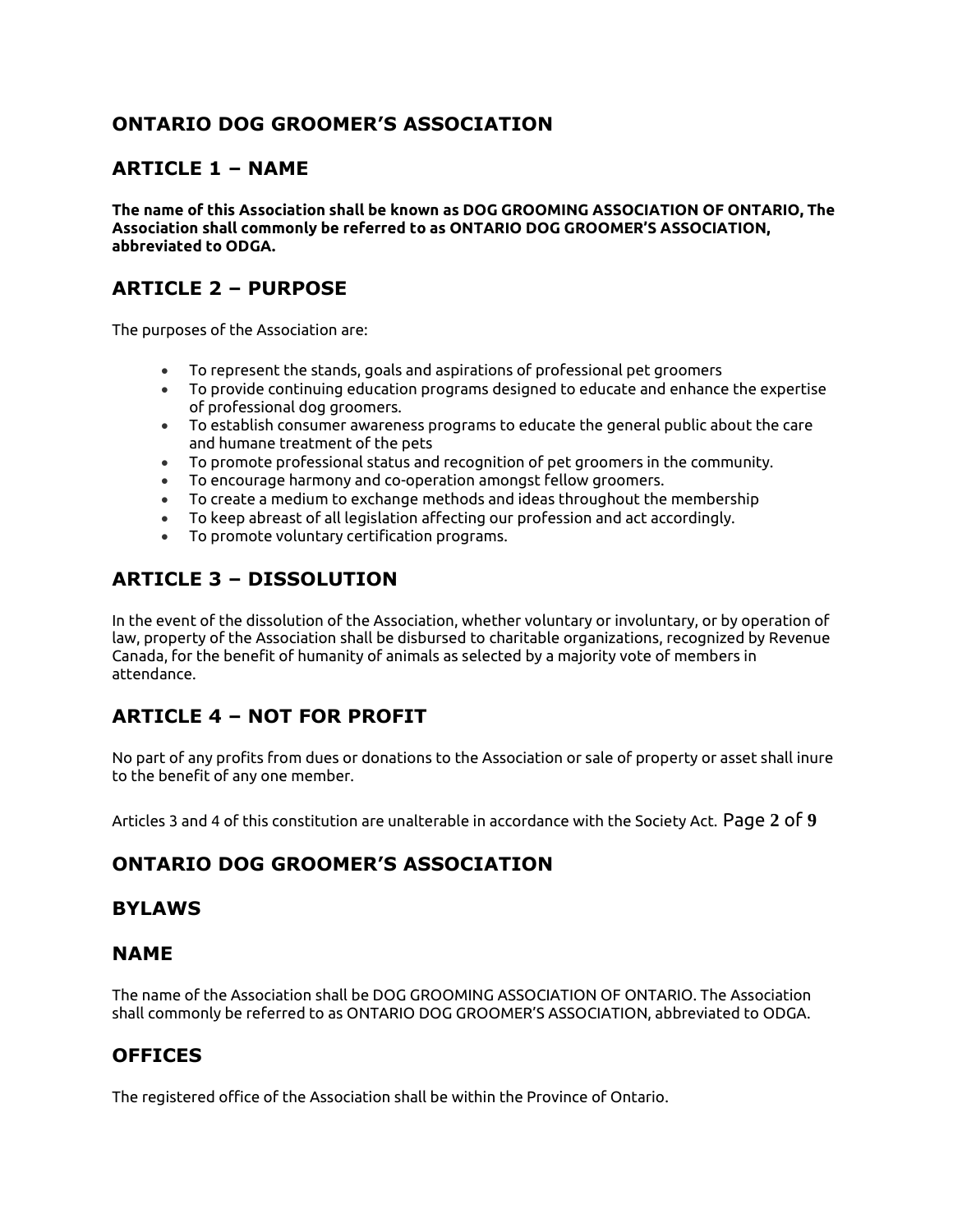#### **SEAL**

The seal, and impression whereof is stamped in the margin hereof, shall be the corporate seal of the Association.

## **FISCAL YEAR**

The fiscal year of the Ontario Dog Groomer's Association shall terminate on the 30th day of April in each year.

### **NOT FOR PROFIT**

The Association shall be operated on a NOT FOR PROFIT basis.

#### **MEMBERSHIP**

Membership shall be validated by payment or other prescribed fee or service rendered which, in the opinion of the Board, is considered to entitle one to membership in accordance with the Bylaws.

Membership year shall begin upon receipt of payment of dues.

Membership is non-transferable.

Non-member may not vote when dues are not paid for the current year.

Membership shall be restricted to professional pet groomers: active, semi-retired or retired.

Full members shall have full voting rights.

Members shall receive all membership benefits, including certificate, discounts on ODGA products (when specified), reduced rates at ODGA events (when specified), plus a subscription to the newsletter, In The Tub.

Members shall be subjected to the Constitution and Bylaws of the Association.

No person shall be denied membership by reason of sex, race, colour, creed, religious denomination or national origin.

#### **MEMBERSHIP DUES**

Membership shall be validated by payment, or other prescribed fee or service rendered which, in the opinion of the Board of considered entitling one to membership in accordance with the Bylaws.

Membership shall begin when paid application is processed and shall expire on full year after such date.

\*\*AMENDMENT – Effective September 01, 2001, membership shall being when paid application is processed and shall run for the calendar year and expire every December 31st. Membership will be pro-rated accordingly.\*\*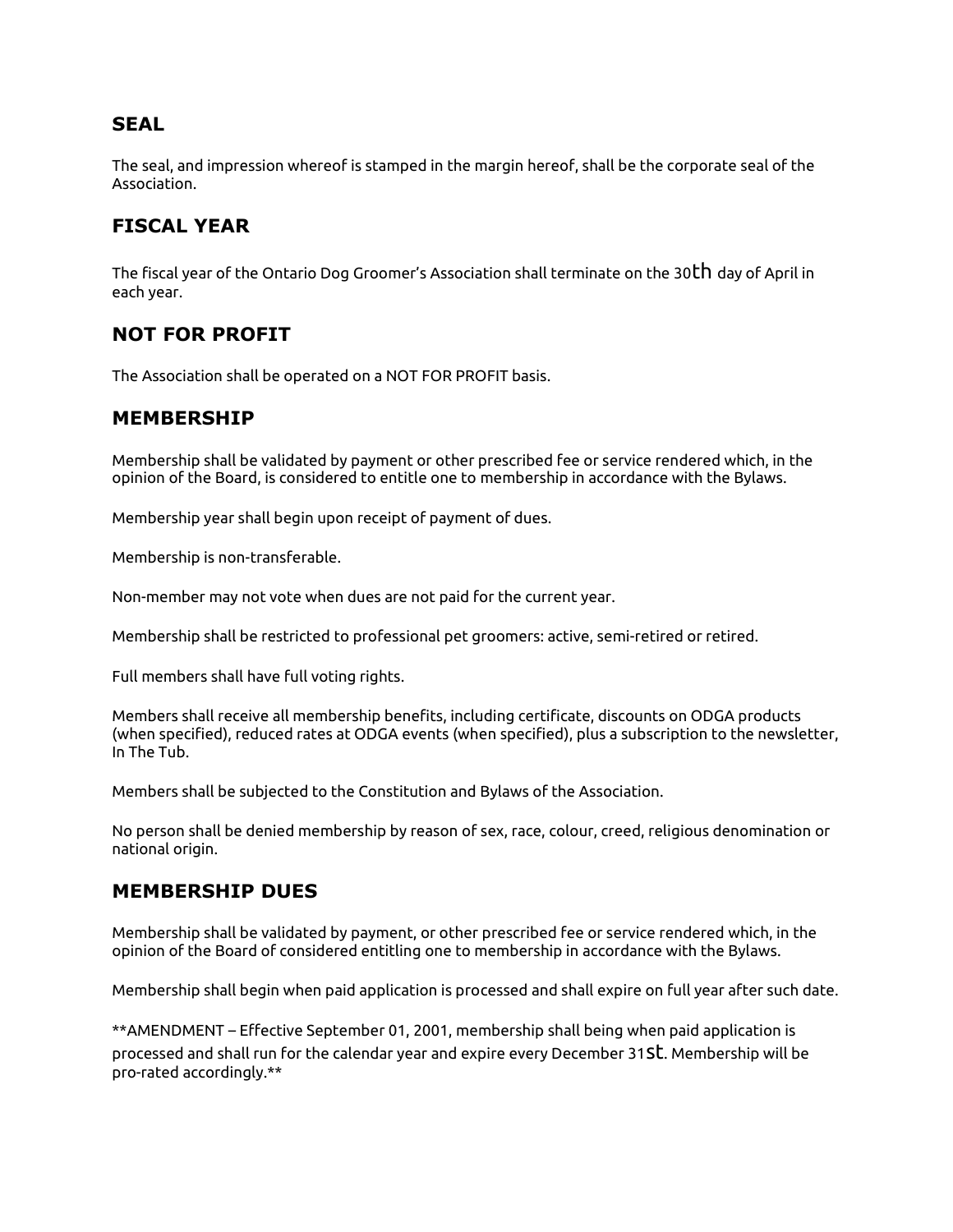Dues are non-refundable and non-transferable.

## **BOARD OF DIRECTORS**

The Board of Directors shall consist of not less than four and not greater than twelve active, voting members.

The Officers of the Board shall consist of President, Vice-President, Treasurer, Corresponding Secretary, Recording Secretary and Board Members.

The management, direction of its affairs, and control of property and staff of Ontario Dog Groomer's Association shall be entrusted to the Board of Directors.

The Board of Directors shall head up and be responsible for all Committees.

If the office of any officer becomes vacant for any reason, the vacancy shall be filled by a majority vote of the remaining members of the Board, and each person so elected shall be in office until a successor is elected at the Annual Membership Meeting.

The Board shall manage the business according to the Constitution and Bylaws.

Any officer appointed by the Board of Directors or subsequently elected by ballot may be removed from office by a majority vote of the Board of Directors whenever in its judgment the best interest of the Association shall be served thereby. The officers of the Board shall be elected at the Annual Meeting, to serve a term of two years. Their term of office shall begin upon adjournment of the Annual Meeting. The exception is a vacancy left by the President, whose office shall be filled by the Vice-President.

### **DUTIES OF THE PRESIDENT**

The President shall preside at all meetings of the Association and the Board.

In the event the President, or his/her designate, the Vice-President, is unable to preside at the meeting, the President shall appoint a Board member to preside.

The President shall see that all orders and resolutions of the Board and Members are carried into effect.

The President shall vote at all meetings on in the event of a tie.

The President shall have general and active management of the Association.

### **DUTIES OF THE VICE-PRESIDENT**

The Vice-President shall perform the duties and exercise the powers of the President in the event of the President's absence, disability or incapacity.

The Vice-President shall perform such other duties as the Board of Directors may prescribe or delegate to him.

### **DUTIES OF THE TREASURER**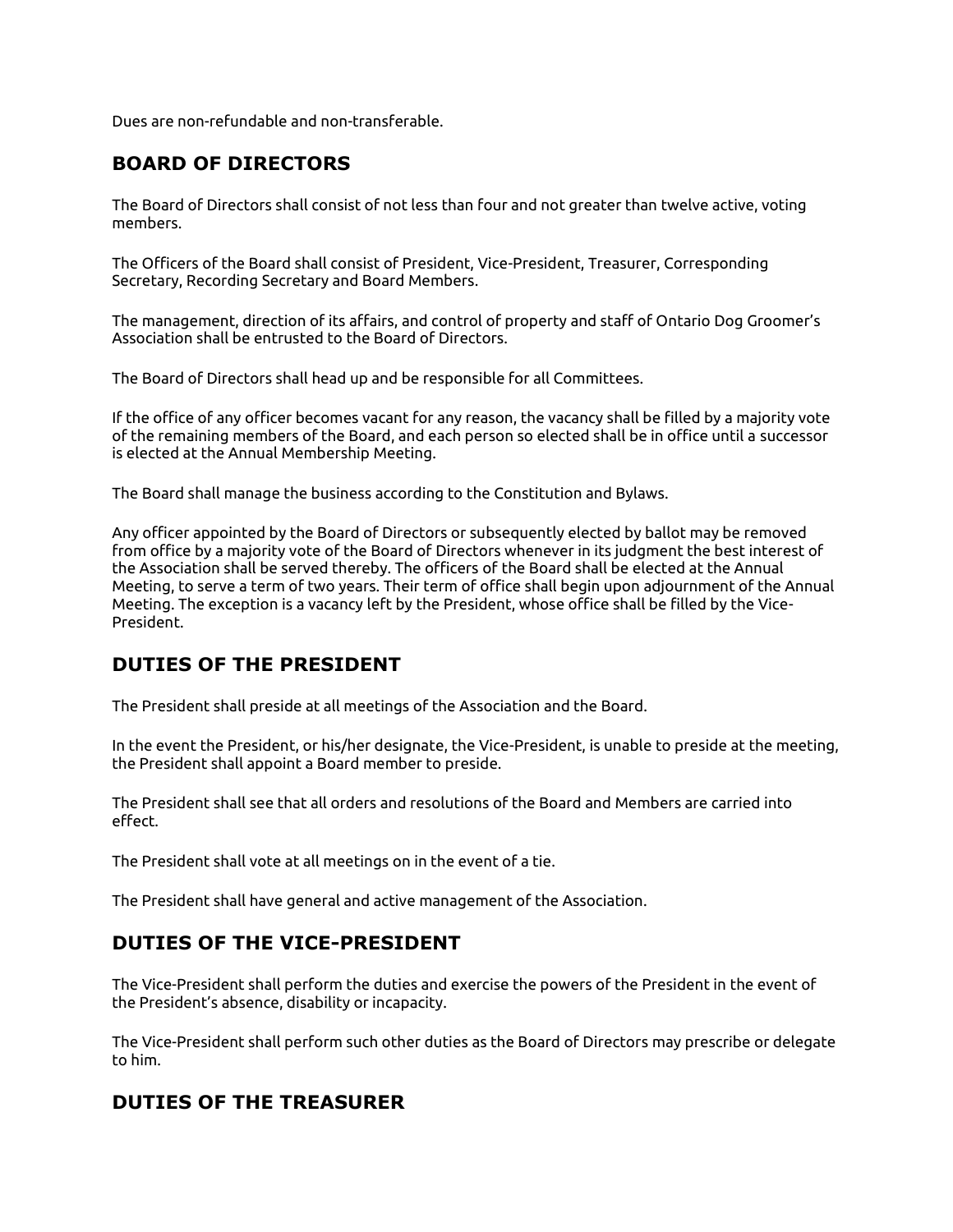The Treasurer shall, in conjunction with the appointed and accredited bookkeeper or accountant designed by the Board, keep full and accurate accounts of receipts and disbursements in books belonging to, and kept readily available to, the Ontario Dog Groomer's Association.

The Treasurer shall deposit Association funds in an insured institution and handle the banking needs of the Ontario Dog Groomer's Association.

The Treasurer shall, if required by the Board of Directors or members, provide the Association with a surety bond in such sum as may be commensurate with the aggregate total of the Association funds.

The Treasurer shall perform such other duties as the Board of Directors may prescribe or delegate to him/her.

#### **DUTIES OF THE CORRESPONDING SECRETARY**

The Corresponding Secretary shall:

Have charge of all correspondence; Notify members of meetings; Notify officers and directors of the election to office; Keep a roll of the members of the Association and their addresses; Attend all sessions of the Board and all meetings of the Association, and perform such other duties as the Board of Directors may prescribe or delegate to him.

## **DUTIES OF THE RECORDING SECRETARY**

The Recording Secretary shall:

Attend all sessions of the Board and all meetings of the members; Record all votes of the Association and the minutes of all transactions in the book(s) to be kept for the purpose, and perform such other duties as the Board of Directors may prescribe or delegate to him.

### **COMMITTEES**

The Board may appoint Committees to advance the work of the Association. Such committees shall always be subject to the final authority of the Board.

Projects and budgets must be approved by the Board.

Any committee appointed may be terminated by a majority vote of the Board, and shall be notified of such.

The Board may appoint successors to those persons whose service has been terminated.

### **MEETINGS OF THE BOARD**

Meetings of the Board will be convened at a designated location not less than once every four months for conducting normal business, and once at the Annual Meeting.

Special or additional meetings of the Board may be convened by simple majority vote of the Board, upon ten days written or telephoned notice to all Board members.

Questions arising at any meeting of Directors shall be decided by a majority of votes.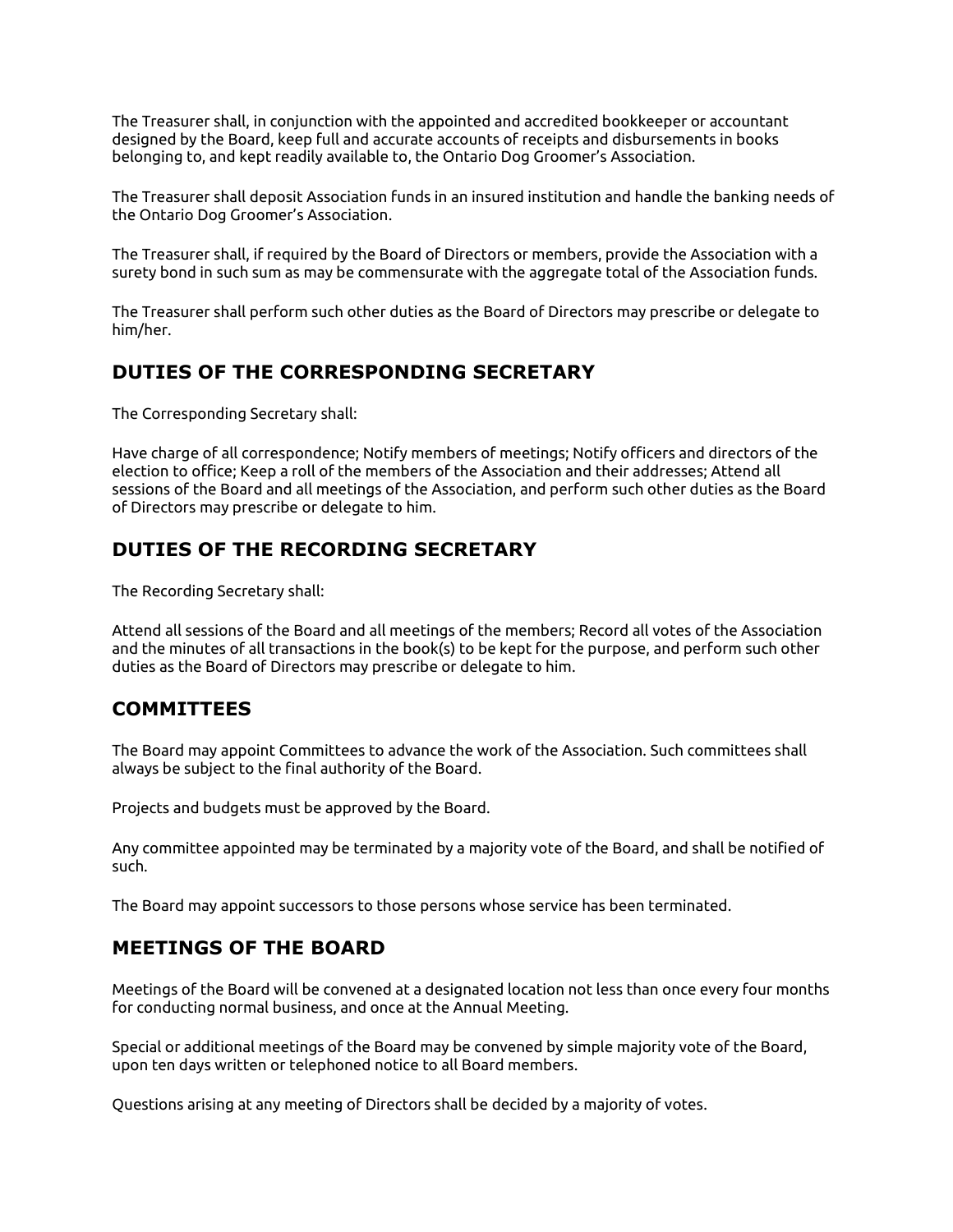At all Board meetings, ½ of the members of the Board constitute a quorum.

All votes at such meetings shall be taken by ballot if so demanded by any Director present, but if no demand be made, the vote shall be taken in the usual way be assent or dissent.

### **BOARD MEETINGS – ORDER OF BUSINESS**

At meetings of the Board, the order of business, unless otherwise directed by a majority vote of those present, shall be as follows:

Minutes of the Last Meeting

Report of the Secretary

Report of the Treasurer

Report of Committees

Unfinished Business

New Business

Adjournment

#### **ASSOCIATION MEETINGS**

Association meetings shall be convened at a designed location at least once per year, once being at the Annual Meeting.

The quorum for such meetings shall be members in good standing that are present at the meeting.

Association meetings shall be open to members, and interested parties.

Non-members shall be allowed observer status for two meetings, only.

### **PROCEDURES**

Any member may resent, in writing to the Board, a matter, which he believes, should be considered. The Board shall ensure that adequate review be given to such matters in accordance with ODGA Bylaws.

#### **SPECIAL MEETINGS OF THE MEMBERSHIP**

The Board of Directors may call special meetings of the membership and written notification of thirty (30) days shall be given. This notification shall include the date, time and location of the meeting. The purpose of the meeting shall be to set forth in the notice,

The quorum for such meetings shall be the members in good standing that are present at the meeting.

#### **ANNUAL MEETING**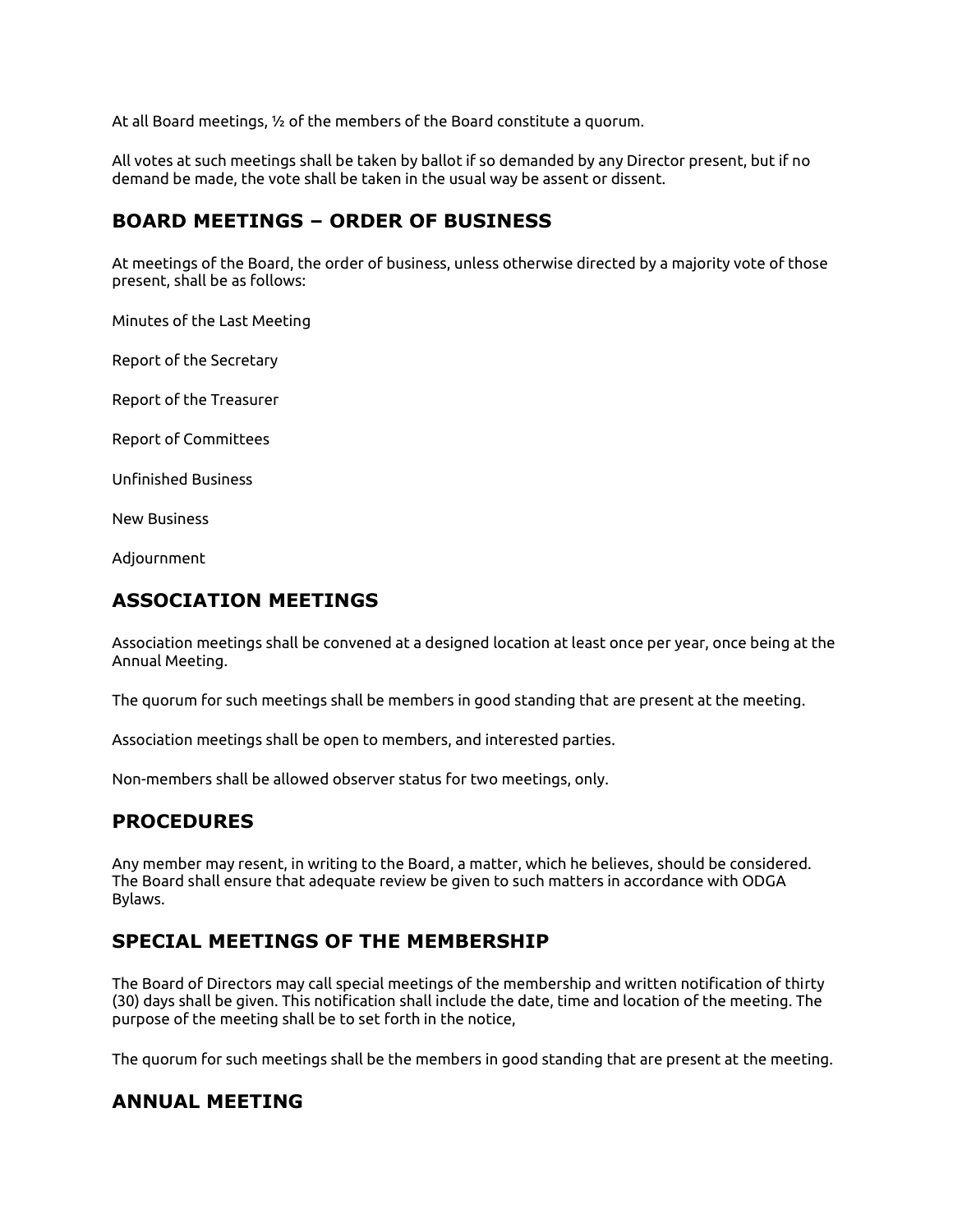The date, place and hour of the Annual Meeting shall be determined by the Board of Directors, and must be held no later sixty (60) days after the end of the fiscal year.

### **ASSOCIATION MEETINGS – ORDER OF BUSINESS**

At Association meetings, the Order of Business, so far as the character and nature of the meeting may permit, shall be as follows:

Minutes of the last Association Meeting

Minutes of the Board Meeting

Report of the President

Report of the Secretary

Report of the Treasurer

Report of the Committees

Election of Officers and Board (Annual Meeting)

Unfinished Business

New Business

Adjournment

### **TERMINATION OF MEMBERSHIP**

RESIGNATION: Member may resign by submitting a written letter of resignation, complete with date and signature, which shall be effective upon acceptance thereof, by the Board of Directors.

In case of resignation, a member shall remain liable for payment of any outstanding dues or debts payable to the Association prior to acceptance of his resignation.

FORFEITURE: A membership shall be considered as forfeited, and automatically terminated if such member's dues remain unpaid thirty (30) days after first day of renewal date.

The Board may grant an additional thirty (30) day's grace to such delinquent members of circumstance warrant.

In no case may a person be entitled to vote any Association meeting, whose dues are unpaid as of the date of the meeting.

All documents bearing Association crests must be returned to the Secretary and held until the former member is reinstated.

### **DISCIPLINE**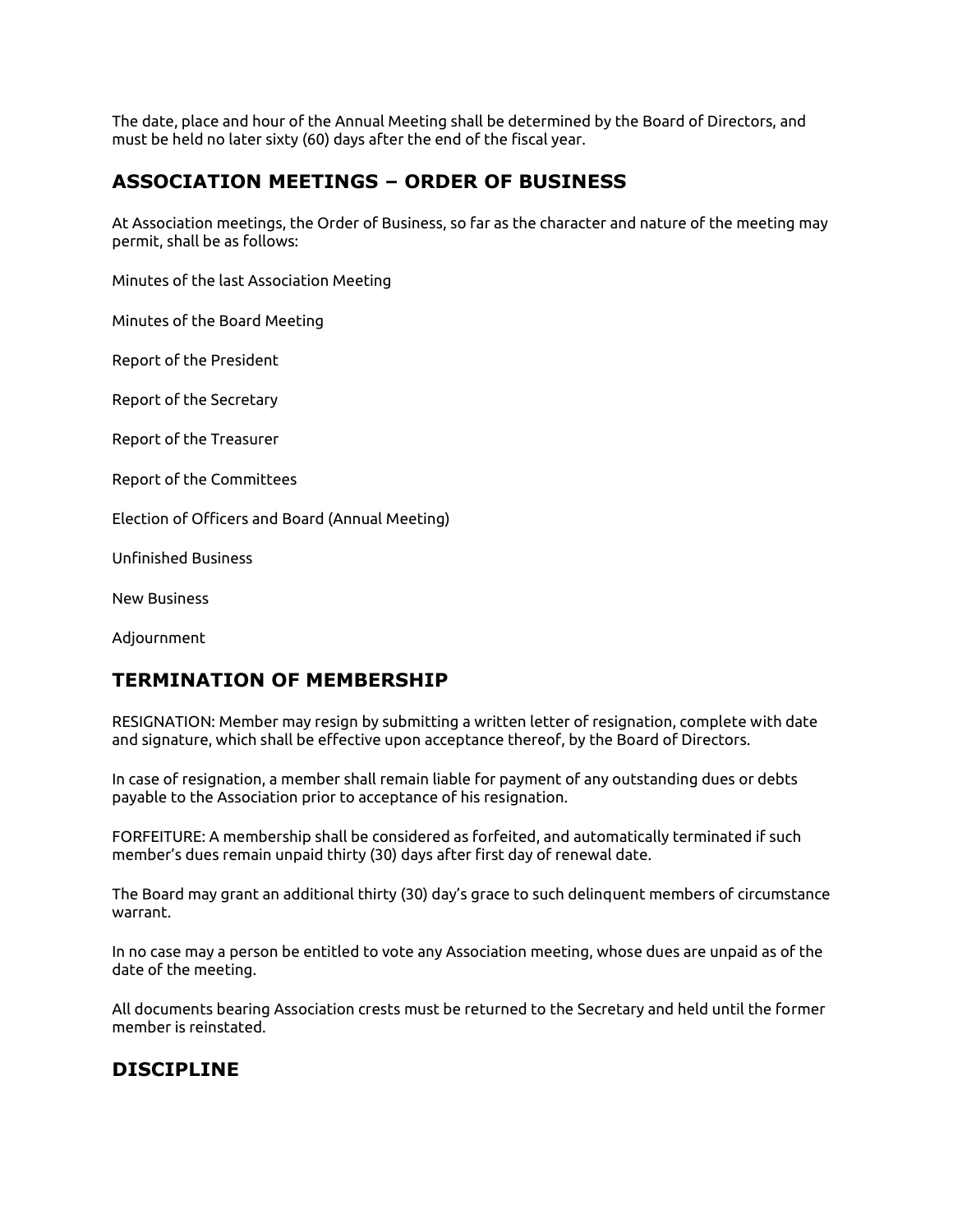CHARGES: Any member may propose charges against another member for alleged misconduct prejudicial to the best interest of the Association. Written charges with specifications must be filed in duplicate with the Secretary, The Secretary shall promptly send a copy of the charges to each member of the Board or present them at the Board meeting and the Board shall first consider whether the actions alleged in the charges, if proven, might constitute conduct prejudicial to the best interests of the Association. If the Board considers that the charges do not allege conduct, which would be prejudicial to the best interest of the Association, it may refuse to entertain jurisdiction.

If the Board entertains jurisdiction to the charges, it shall affix a date of the hearing by the Board not more than six weeks, thereafter. The Secretary shall promptly send one copy of the charges to the accused member and one copy to the complainant, by registered mail, together with a notice of time, date and location of the hearing and an assurance that the person may appear personally in his own defence and bring witnesses if he wishes. If the accused does not appear, the hearing can still occur.

These changes must be kept strictly confidential within the Board and the parties involved until la Board decision has been reached.

## **DISCIPLINE**

BOARD HEARING: The purpose of the hearing is to ascertain the truth. Should the charges be sustained, after hearing all the evidence and testimony presented by the complainant and defendant, the Board may, by a majority vote of those present, suspend the defendant from all privileges of the Association, for not more than twelve (12) months from the date of the hearing. If it seems that punishment is insufficient, the Boar may also recommend to the membership that the punishment be expulsion.

In such cases, the suspension shall not restrict the defendant's right to appear before his fellow members at the ensuing meeting, who will consider the Board's recommendation.

Immediately after the Board has reached a decision, its findings shall be put in written form and filed with the Secretary. The Secretary, in turn, shall notify each of the parties of the Board's decision and penalty, if any.

### **DISCIPLINE**

EXPULSION: Expulsion of a member from the Association may be accomplished only at a meeting of the Association following Board Hearing and upon the Board's recommendation. Such proceedings may occur at a Regular or Special meeting of the Association after the date of the Board's findings and recommendations, and shall invite the defendant, if present, to speak in his own behalf if he wishes.

The meeting shall than vote by written secret ballot on the proposed expulsion. A 2/3 vote of those present and voting at the meeting shall be necessary for expulsion. If expulsion is not so voted, the Board's recommendation for expulsion shall not stand.

All documents bearing Association crest must be returned to the Secretary, and held until the former member is reinstated.

### **VOTING**

Each member in good standing shall be entitled to one vote each question at any meeting of the Association at which he is present.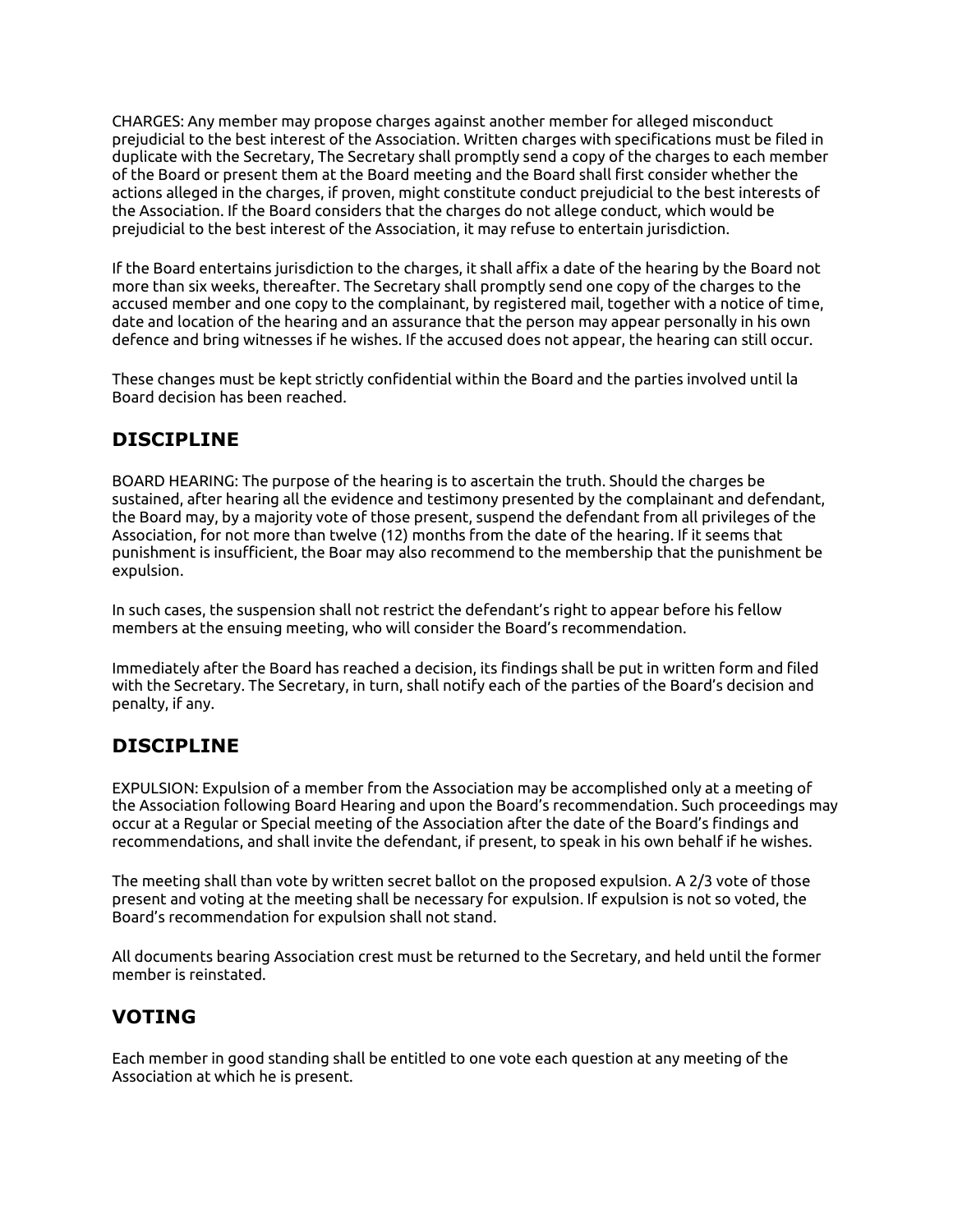No votes shall be accepted by proxy.

At all meetings of the Association, every question shall be determined by majority of votes unless otherwise specifically provided by statute or by these Bylaws.

#### **NOMINATIONS**

Any member, in person or in writing may make nominations, provided that the person so nominated does no decline. If the proposed candidate is not in attendance at this meeting, his proposer shall present to the Secretary, a written and signed statement from the proposed candidate signifying his willingness to be candidate.

#### **RECORDS**

All meetings of Ontario Dog Groomer's Association shall be recorded as required by these Bylaws or by any applicable statues or laws.

#### **FINANCES**

An auditor or external accountant for Ontario Dog Groomer's Association shall be appointed by vote at the Annual Meeting.

The Board is authorized to disperse general funds for Ontario Dog Groomer's Association.

The banking needs of Ontario Dog Groomer's Association shall be handled by the Treasurer and put on deposit in an insured financial institution.

The Board may purchase, sell, lease, or otherwise acquire, hold, or deal with real and personal property of the Association and may contract in its corporate name. The President, or such other officer(s) shall sign contracts as the Board may specify for the purpose.

#### **INDEMNIFICATION**

The Directors and Officers of Ontario Dog Groomer's Association and every one of them, their heirs, executors, and administrators shall at times be indemnified and saved harmless out of the operating funds of Ontario Dog Groomer's Association from against all actions, cost, damages and expenses whatsoever which they, or any one of them may incur or become legally liable for in respect of any one of them in or about their execution of their duty, real or supposed as an acted bonafide and in a responsible manner having regard to the best interest of Ontario Dog Groomer's Association with respect to such act, matter or thing.

#### **RULES OF ORDER**

Robert Rules of Order shall govern all Board and Membership meeting, except in those instances of conflict with ODGA Bylaws. In such instances, ODGA Bylaws shall prevail.

### **BYLAW AMENDMENTS**

The herein Bylaws may be repealed or amended by a simple majority vote of the membership present at any meeting convened for that purpose.